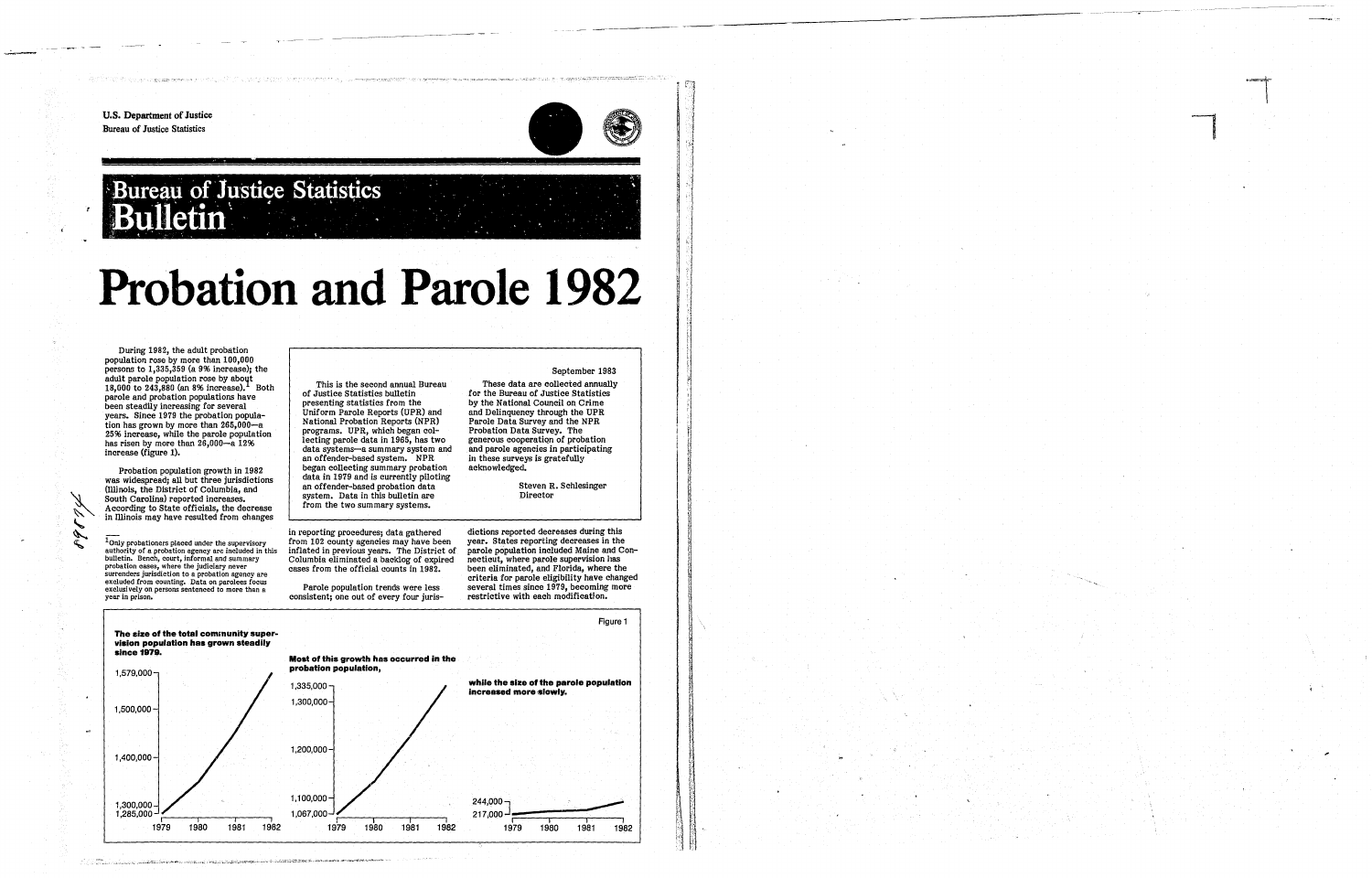.,

Some of the increases in the parole population were dramatic. According to Georgia officials, in 1982 the parole board in Georgia began to grant additional "special releases" in order to alleviate crowded prison conditions. This largely accounts for the 86% increase in Georgia's parole population during 1982. In iowa; State officials report that the parole board took similar action to reduce prison populations; Iowa's parole population grew by 3496 in 1982.

#### Community supervision

Seventy-two percent of all adult offenders under correctional supervision in the United States are supervised in the community through probation and parole<br>agencies; 28% are incarcerated in prison or jail (figure 2). Supervised probationers and parolees are granted conditional liberty-they may live in the community

as long as their behavior meets certain<br>conditions. They are required to maintain some degree of contact with a supervising<br>agency, ranging from mail or phone contact only, to frequent direct contact with a parole or probation officer. Restrictions may be imposed on various aspects of daily life, including drinking, companions, employment, residence, and travel. Violation of the law or violation of probation and parole conditions can result in a prison or jail term-with or without a new sentence.

The parole population includes all adults under Federal or State parole supervision, whether released from prison via parole board decision or via mandatory release.

The probation population Includes all adults who, as a part of a Federal, State, or local court order, have been placed under the supervisory authority of a probation agency.

The prison population includes all inmates of Federal and State Institutions sentenced to more than 1 year (1982 yearend prison population from BJS Bulletin, "Prisoners in 1982;' April 1983).

The jail population includes both convicted and un convicted adults held In locally operated jails (1982 yearend jail population from BJS Bulletin, "Jail Inmates 1982;' NCJ-87161, February 1983).

#### Probation

Probation, by far the most widely used form of correctional supervision, has<br>traditionally been granted by the courts as an alternative to a prison or jail term, usually in connection with a suspended sentence. The probation population includes both felons, who might otherwise be in prison, and misdemeanants, who

At yearend 1982, 72% of adults under correctional supervision

• split sentences-where the court specifies a period of incarceration to be<br>followed by a period of probation  $\bullet$  modification of sentence-where the original sentencing court may reconsider an offender's prison sentence within a limited time and change it to probation • shock probation-where an offender sentenced to incarceration is released after a period of time in confinement (the shock) and resentenced to probation<br>• intermittent incarceration—where an offender on probation may spend weekends or nights in jail

#### Parole

Figure 2



#### Who is included in these totals?

Parole, the second major form of com-<br>munity supervision, always follows release<br>from prison or jail. Although some prisoners are released to the community unconditionally, approximately 7596 are released to parole supervision.

In the nine States commonly known as the "determinate sentencing" States (California, Colorado, Connecticut, Illinois, Indiana, Maine, Minnesota, New no longer has discretionary releasing power. Only two of these States-Maine, in 1976, and Connecticut, in  $1981$ eliminated parole supervision as well. In these two States only those sentenced prior to the change in the law continue to enter parole supervision. $<sup>2</sup>$  The other</sup>

Not included are parolees under county jurisdiction, juveniles, persons incarcerated in mental health institutions in lieu of prison, persons held by the armed services, persons held on Indian reservations, parolees whose sentences were for one year or less, and court probationers not placed under the supervisory authority of a probation agency.

2

might otherwise be in jail. In 22 of the 28 States providing felony/misdemeanor probation at yearend 1982 were convicted felons.

> During 1982, more than 950,000 offenders entered community supervision (817,042 to probation and 142,723 to parole). The community supervision entry rate (total probation and parole entries<br>per 10,000 adult residents) for 1982 was 57; the entry rate in 1980 was 49. Rates<br>based on entries during the year more directly reflect current changes in probation and parole legislation and policy than rates based on yearend populations.

Although the courts continue to use this sanction as a. less severe and less expensive alternative to incarceration, most courts are also given discretion to<br>link probation to a term of incarcerationan option selected with increasing frequency. Combinations of probation and incarceration include:

Prisoners enter parole either by parole board decision (discretionary release) or by fulfilling the conditions for a mandatory release. In all but nine States the parole board has discretionary power to parole prisoners. Mandatory parolees are those who are not released from prison by a parole board; they enter parole supervision automatically at the expiration of their maximum term minus time off for good behavior or program participation. Mandatory parolees include those released from prison under determinate sentencing statutes (which provide<br>for release to parole at a prescribed or "determined" date). Whether a prisoner is paroled by discretionary release or by mandatory release has little effect on his parole supervision.

seven States continue to release offenders to parole supervision upon completion of a fixed prison term.

> $\rm\,$  $\mathbb{R}^2$ \:

Although probation and parole evolved independently and occur at different points in the criminal justice process, probationers and parolees are supervised in a similar way. In 30 States, a single agency administers both probation and parole, the staff may supervise combined are required to follow similar conditions. As probation supervision increasingly follows a period of incarceration, the main difference between the two is in the procedure for entering supervision. Pro-· bation is granted by the court, while the executive branch controls parole release (discretionary parole is grantad by parole boards and mandatory parole is administered by corrections departments).

#### Entry to community corrections

#### Entry to probation

Nationwide during 1982, 48 persons per 10,000 (approximately 1 out of every 200 adults) were placed on probation. The 38. State rates were lowest in West Virginia and Kentucky (13) and highest in Georgia (124). The probation entry rate in Georgia rose from 89 to 124 during 1982. In response to crowded prison conditions, State officials report that judges in Georgia are granting probation to persons who might otherwise have been sentenced to prison.

Probation supervision practices vary widely from State to State. State entry rates reflect these variations. In Connecticut, for example, the probation entry rate rose from 87 to 115 during 1982, partly because of changes in the drunk driving laws. Effective October 1981, Connecticut officials report that persons convicted of drunk driving are sent to probation agencies for supervision and referral to other programs. State officials in Maryland attribute the rise in the probation entry rate, from 93 to 118 in

<sup>2</sup>See "Setting prison terms," BJS bulletin, August<br>1983.

1982, to an increase in drunk driving cases.

In some States probation is ordered only when the probationer will be supervised on a regular basis. In other States probation is simply a suspended sentence. In many States, probation agencies provide liaison between the court and various social service agencies. For example, probation officers monitor offenders' compliance with court-ordered conditions (such as attendance at drug rehabilitation centers, drunk driving programs, or family counseling sessions; payment of fines, restitution, or child support). Not all States count persons monitored in this way as probationers.

#### Entry to parole

In 1982 the U.S. parole entry rate per 10,000 adults was 8 (approximately 1 out of every 1,250). The median State parole entry rate was 6. State rates ranged from less than 1 in Maine to 23 in North Carolina.

The parole entry rate of a State is influenced by the size of a State's prison population. North Carolina's high parole entry rate is in part accounted for by its relatively high rate of incarceration. Other States such as North Dakota have low prison incarceration rates and low parole entry rates. In States where most ditionally, however, parole entry rates may be quite low, even if a State has a large prison population. Although Louisiana's prison population is above the national average, a majority of its prisoners are released unconditionally.<sup>3</sup> Its parole entry rate of 2 is quite low.

Although most persons entering parole<br>during 1982 were released from prison as a result of a parole board decision (discretionary paroles), 16 States reported some mandatory parole entries during the year. The proportion of mandatory entries within these States ranged from 3% of all entries to parole in Nebraska to 88% in Indiana and California. Five of the nine determinate sentencing States-California, Colorado, Illinois, Indiana, and Minnesota-reported more than half their parole entries as mandatory.

In all of the determinate sentencing States except California, the parole board may grant parole to those sentenced prior to the change in legislation. In these States the proportion of discretionary releases to parole will decrease each year. In California the determinate sentencing structure was applied retroactively to the entire prison population.

 $^3$ Prisoners in State and Federal Institutions on December 31, 1981, BJS publication, August 1983.

3

### Adults on probation and parole

|                                                                                                                                                                                                                                   | Adult<br>Residents<br>7/1/82                                                                                                                                                                                           |    |
|-----------------------------------------------------------------------------------------------------------------------------------------------------------------------------------------------------------------------------------|------------------------------------------------------------------------------------------------------------------------------------------------------------------------------------------------------------------------|----|
| U.S. total                                                                                                                                                                                                                        | 168,769,000                                                                                                                                                                                                            |    |
| Federal                                                                                                                                                                                                                           |                                                                                                                                                                                                                        |    |
| <b>State Total</b>                                                                                                                                                                                                                | 168,769,000                                                                                                                                                                                                            |    |
| Northeast                                                                                                                                                                                                                         | 36,919,000                                                                                                                                                                                                             |    |
| Maine<br>New Hampshire<br>Vermont<br>Massachusetts<br>Rhode Island<br>Connecticut                                                                                                                                                 | 824,000<br>697,000<br>376,000<br>4,366,000<br>725,000<br>2,370,000                                                                                                                                                     | )) |
| New York<br>New Jersey<br>Pennsylvania                                                                                                                                                                                            | 13,151,000<br>5,534,000<br>8,876,000                                                                                                                                                                                   |    |
| North Central                                                                                                                                                                                                                     | 42,639,000                                                                                                                                                                                                             |    |
| Ohio<br>Indiana<br>lilinois<br>Michigan<br>Wisconsin                                                                                                                                                                              | 7,818,000<br>3,926,000<br>8,310,000<br>6,530,000<br>3,451,000                                                                                                                                                          |    |
| Minnesota<br>lowa<br>Missouri<br>North Dakota<br>South Dakota .<br>Nebraska<br>Kansas                                                                                                                                             | 2,993,000<br>2,109,000<br>3,629,000<br>477,000<br>490,000<br>1,145,000<br>1,761,000                                                                                                                                    |    |
| South                                                                                                                                                                                                                             | 56,515,000                                                                                                                                                                                                             |    |
| Delaware<br>Maryland<br>Dist. of Columbia<br>Virginia<br>West Virginia<br>North Carolina<br>South Carolina<br>Georgia<br>Florida<br>Kentucky<br>Tennessee<br>Alabama<br>Mississippi<br>Arkansas<br>Louisiana<br>Oklahoma<br>Texas | 443,000<br>3,154,000<br>494,000<br>4,053,000<br>1,405,000<br>4,402,000<br>2,278,000<br>4,011,000<br>7,987,000<br>2,625,000<br>3,390,000<br>2,812,000<br>1,752,000<br>1,642,000<br>3,020,000<br>2,296,000<br>10,751,000 |    |
| West                                                                                                                                                                                                                              | 32,697,000                                                                                                                                                                                                             |    |
| Montana<br>Idaho<br>Wyoming<br>Colorado<br>New Mexico<br>Arizona<br>Utah<br>Nevada                                                                                                                                                | 570,000<br>655,000<br>347,000<br>2,219,000<br>937,000<br>2,049,000<br>974,000<br>651,000                                                                                                                               |    |
| Washington<br>Oregon<br>California<br>Alaska<br>Hawaii<br>Sourcess Adult resident population (18 and over) fr                                                                                                                     | 3,105,000<br>938,000, ا<br>18,239,000<br>297,000<br>716,000                                                                                                                                                            |    |

Bureau of the Census Supplementary Report P-25,

" 1 ' /'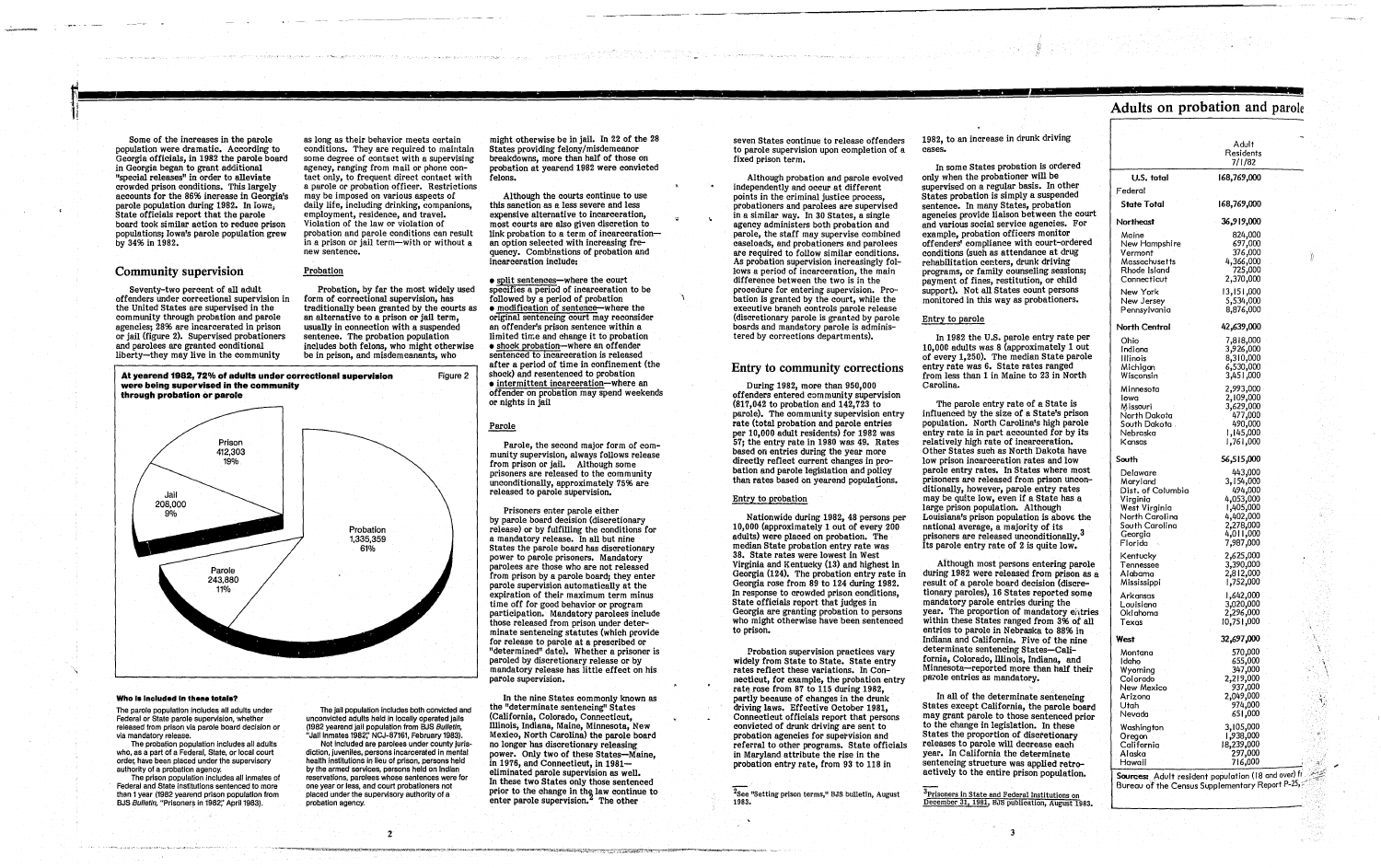<u>Kasan Mari</u>ki

| ै, 1982                         |                                      |                                        |                                    |                                                                            |                           |                                  |                                |                                                                        |                            |
|---------------------------------|--------------------------------------|----------------------------------------|------------------------------------|----------------------------------------------------------------------------|---------------------------|----------------------------------|--------------------------------|------------------------------------------------------------------------|----------------------------|
|                                 |                                      | Probation                              |                                    |                                                                            |                           |                                  | Parole                         |                                                                        |                            |
| Population                      |                                      | 1982                                   | Population                         | 1982                                                                       | Population                |                                  | 1982                           | Population                                                             | 1982<br>Entries            |
| 12/31/81                        | Entries                              | Exits                                  | 12/31/82                           | Entries<br>per 10,000                                                      | 12/31/81                  | <b>Entries</b>                   | Exits                          | 12/31/82                                                               | per 10,000                 |
| 1,225,934<br>46,711             | 817,042<br>20,329                    | 707,617<br>19,029                      | 1,335,359<br>48,011                | 48                                                                         | 225,539<br>22,121         | 142,723<br>8,865                 | 124,382<br>10,956              | 243,880<br>20,030                                                      |                            |
| 1,179,223                       | 796,713                              | 688,588                                | 1,287,348                          | 47                                                                         | 203,418                   | 133,858                          | 113,426                        | 223,850                                                                | 8                          |
| 219,631                         | 139,983                              | 118,095                                | 241,519                            | 38 <sub>1</sub>                                                            | 45,311                    | 21,108                           | 18,689                         | 47,730                                                                 |                            |
| 2,978<br>2,261                  | 3,812<br>1,726                       | 3,750<br>1,724                         | 3,040<br>2,263                     | 46<br>25                                                                   | 153<br>479                | $ 2\rangle$<br>181               | 16<br> 89                      | 149<br>471                                                             | $\mathbf{b}$<br>-3         |
| 3,400<br>$\frac{21,633}{6,049}$ | $2,400^{\circ}$<br>20,017<br>3,633   | $2,400^{\circ}$<br>$19,863^c$<br>3,181 | $3,400^{\circ}$<br>21,787<br>6,501 | $64\,$<br>46<br>50                                                         | 271<br>3,405<br>244       | 201<br>2,207<br>- 267            | 225<br>1,812<br>191            | 247<br>3,800<br>320                                                    |                            |
| 24,778                          | 27,226                               | 18,943                                 | 33,061                             | 115                                                                        | 1,450                     | 1,198                            | 1,337                          | 1,311                                                                  | -5                         |
| 69,583<br>35,326<br>53,623      | 30,991<br>24,663<br>25,515           | 25,594<br>20,050                       | 74,980<br>39,939                   | 24 <sup>°</sup><br>45                                                      | 19,865<br>9,706           | 9,454<br>3,842                   | 8,383<br>3,034                 | 20,936<br>10,514                                                       | -7<br>$\overline{u}$       |
| 234,175                         | 167,581                              | 22,590<br>162,594                      | 56,548<br>239,162                  | 29<br>39                                                                   | 9,738<br>37,053           | 3,746<br>32,147                  | 3,502<br>27,505                | 9,982<br>41,695                                                        | -8                         |
| 30,540<br>21,404                | 16,680                               | 14,785                                 | 32,435<br>21,404 <sup>a</sup>      | 21                                                                         | 8,471                     | 7,500<br>2,976                   | 7,355<br>2,615                 | 8,616                                                                  | 10                         |
| 65,922<br>26,751                | $23,190^{\circ}$<br>42,402<br>10,659 | $23,190^{\circ}$<br>46,775<br>9,893    | 61,549<br>27,517                   | 59<br>51<br>16                                                             | 2,317<br>9,394<br>6,585   | 8,398<br>5,106                   | 5,926<br>4,563                 | 2,678<br>11,866<br>7,128                                               | - 8<br>10 <sup>°</sup>     |
| 20,060                          | 9,635                                | 9,149                                  | 20,546                             | 28                                                                         | 2,853                     | 2,016                            | 1,567                          | 3,302                                                                  |                            |
| 19,578<br>9,850                 | 20,812<br>11,093<br>13,664           | 18,979<br>10,318<br>11,176             | $21,411$<br>$10,625$<br>21,637     | $\frac{70}{53}$<br>38                                                      | 1,633<br>785<br>2,948     | 1,167<br>782<br>1,830            | 1,321<br>517<br>1,498          | 1,479<br>1,050<br>3,280                                                |                            |
| 19,149<br>1,098<br>1,302        | 695<br>767                           | 634<br>576                             | 1,159<br>1,493                     | 15 <sub>15</sub><br>16                                                     | $ 129\rangle$<br>259      | 160<br>317                       | $\frac{138}{1}$<br>281         | $\frac{1}{151}$<br>295                                                 |                            |
| 6,759<br>11,762                 | 8,804<br>$9,180^{\circ}$             | 7,939<br>$9,180^{\circ}$               | 7,624<br>$11,762^{\circ}$          | 77<br>52                                                                   | 255<br>424ز ا             | 385<br>1,510                     | 363<br>1,361                   | 277<br>1,573                                                           | -3<br>- 9                  |
| 471,410                         | 338,342                              | 273,607                                | 536,145                            | 60                                                                         | 81,281                    | 55,061                           | 45,448                         | 90,894                                                                 | $10^{\circ}$               |
| 3,893<br>48,068                 | 3,080<br>37,329                      | 2,347<br>32,794                        | 4,626<br>52,603                    | -70<br>$ 118\rangle$                                                       | 624<br>6,132              | 436<br>3,081                     | 439<br>3,189                   | 621<br>6,024                                                           | 10<br>10                   |
| 7,178<br>14,326                 | 6,663<br>6,513                       | 6,911<br>6,179                         | 6,930<br>14,660                    | 135<br>16                                                                  | 3,281<br>5,070            | 1,419<br>5,165                   | 988<br>3,748                   | 3,712<br>6,487                                                         | 29<br>$ 3\rangle$          |
| 2,726<br>40,335                 | 1,802<br>23,884                      | 1,782<br>19,945                        | 2,746<br>44,274                    | $ 3\rangle$<br>54<br>40                                                    | 485<br>6,875              | 406                              | 281<br>9,924                   | 610<br>6,910                                                           | - 3<br>23<br>- 6           |
| 19,170<br>66,473<br>44,962      | 9,159<br>49,608<br>43,397            | 9,376<br>39,129<br>31,285              | 18,953<br>76,952<br>57,074         | 124<br>54                                                                  | $3,306$<br>2,652<br>6,620 | 9,959<br>1,308<br>5,316<br>3,728 | $\frac{1,331}{3,040}$<br>4,374 | 3,283<br>4,928<br>5,974                                                | 13                         |
| $12,615$<br>9,7'6               | 3,498                                | 1,597                                  | 14,516                             | 13<br>26                                                                   | 9,188<br>3,280            | 2,134                            | $1,288$<br>3,325               | $10,034$<br>3,569                                                      |                            |
| $\frac{13,021}{5,668}$          | 8,655<br>5,563<br>2,456              | 8,270<br>$4,381$<br>$1,820$            | 10,101<br>14,203<br>6,304          | 20<br>14                                                                   | 2,361<br>2,734            | 3,614<br>1,584<br>1,605          | 1,584<br>1,425                 | 2,361<br>2,914                                                         | $\mathbf{H}$<br>- 6<br>- 9 |
| 2,262                           | 2,267                                | 7,595                                  | 2,816                              |                                                                            | 2,793                     | 1,650                            | 1,382<br>646                   | 3,061<br>1,961                                                         | -10<br>- 2                 |
| 15,880<br>13,306<br>151,811     | 9,083<br>7,148<br>118,237            | 5,705<br>92,778                        | 17,368<br>14,749<br>177,270        | -30<br>31<br>110                                                           | 1,913<br>2,305<br>21,662  | -694<br>923<br>12,039            | 1,057<br>7,427                 | 2,171<br>26,274                                                        | $\mathbf{1}$               |
| 254,007                         | 150,807                              | 134,292                                | 270,522                            | 46                                                                         | 39,773                    | 25,542                           | 21,784                         | 43,531                                                                 |                            |
| 2,369<br>2,675                  | 869<br>2,362                         | -867<br>2,122                          | 2,371<br>2,915                     | 36                                                                         | 642<br>396                | 190<br>218                       | 174<br>205                     | 658<br>409                                                             |                            |
| 1,057<br>13,419                 | 850<br>10,019                        | 643<br>8,835                           | 1,264<br>14,603                    | 24<br>- 45                                                                 | 227<br>1,096              | 142<br>1,334                     | 136<br>l,228<br>576            | 233<br>$\frac{1}{1}$ ,202<br>1,206                                     |                            |
| 3,360<br>14,289                 | 1,999<br>6,942                       | $1,845$<br>5,328                       | 3,514<br>15,903                    | $\overline{2}1$<br>34                                                      | l,181<br>1,319            | 601<br>1,584                     | 1,376                          | 1,527                                                                  |                            |
| 7,346<br>5,671                  | 6,630<br>2,324                       | $5,371$<br>$1,789$                     | 8,605<br>6,206                     | 68<br>36                                                                   | 773<br>1,172              | 571<br>400                       | 405<br>574                     | $939$<br>998                                                           |                            |
| 30,759<br>14,211                | 8,596<br>7,997                       | 4,350<br>6,492                         | 35,005<br>15,716                   | 4 I                                                                        | 15,102<br>1,269           | 1,706<br>1,383                   | 1,380<br>1,167                 | 15,428<br>1,485                                                        |                            |
| 152,563<br>1,314                | 96,952<br>850                        | 92,636<br>348                          | 156,879<br>1,816<br>5,725          | 53<br>29<br>62                                                             | 6,080<br>101<br>415       | 17,267<br>-60<br>86              | 14,435<br>65<br>63             | 18,912<br>96<br>438                                                    |                            |
| 4,974<br>om the U.S.            | 4,417                                | 3,666                                  |                                    | <sup>a</sup> 1982 data not yet available for this agency. Estimate of 1982 |                           | $b$ Less than 1 per 20,000.      |                                |                                                                        |                            |
| No. 930.                        |                                      |                                        |                                    | entries is based on the number of entries reported for 1981.               |                           |                                  |                                | <sup>c</sup> Exits were adjusted to balance the yearend totals. Actual |                            |

Exits were adjusted to balance entries. 1981 population is<br>Exits were adjusted to balance entries. 1981 population is<br>shown for 1982.

فمحملكم والتم

an an an Suid



4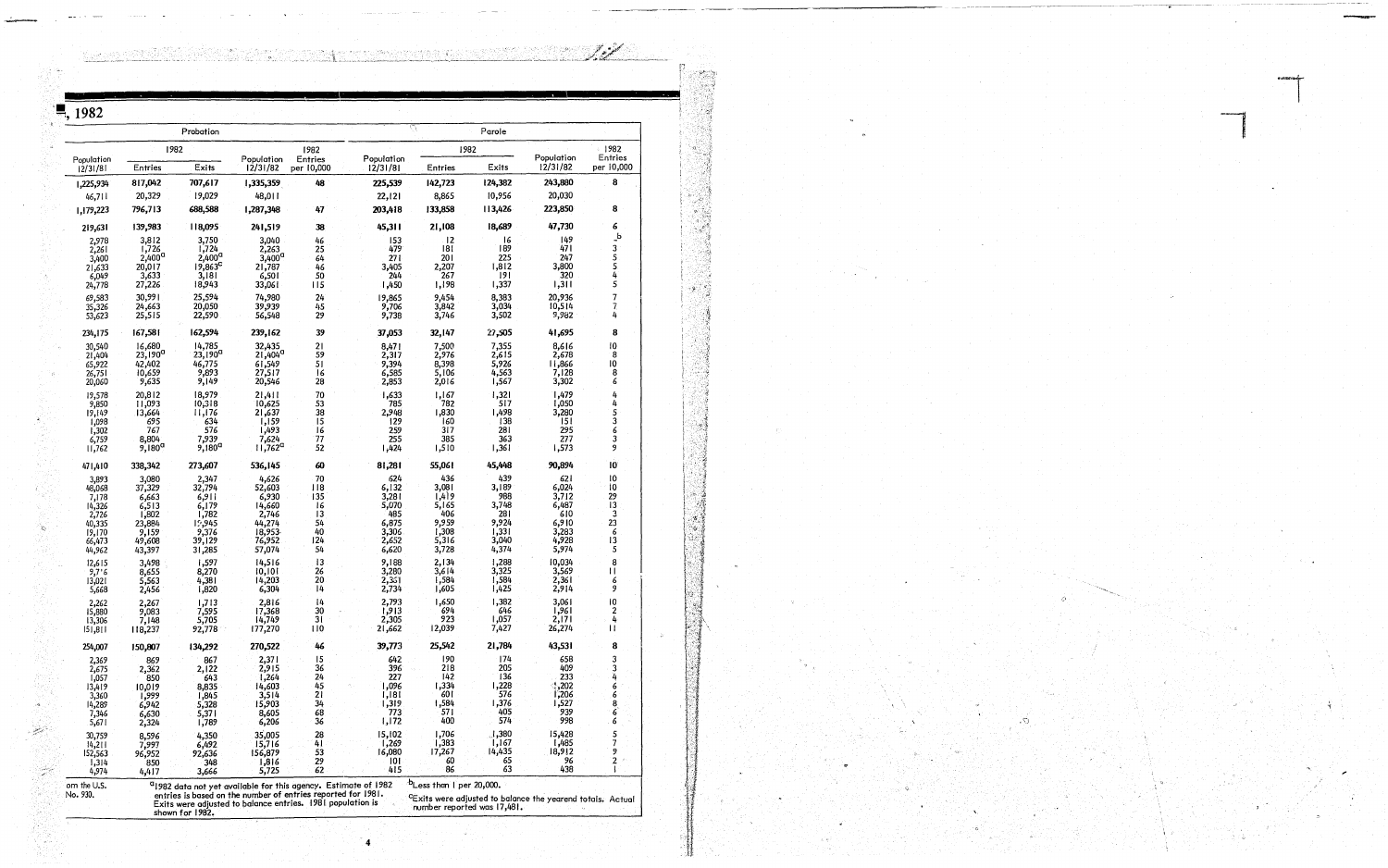With the exception of youthful offenders and those serving life sentences, all entries to parole in California are<br>mandatory.

ina ta 1971.<br>Shekara ta 1980 na katika Tanzania ya Kasa

; ~'

76284

#### Technical note

 $\mathbf{r}$ 

Data reported in this bulletin are preliminary and are subject to revision. When reporting 1982 data, several states revised their 1981 yearend figures to reflect improvements in accuracy and changes in recordkeeping procedures. Some States were able to report figures for only a proportion of their probation population. In these cases, the State's figures were multiplied by the inverse of the State's proportion to provide an estimate of the entire population. Details of these estimates as well as sUbstantive reporting changes among the States will appear in later reports.

BJS bulletins-• Setting Prison Terms, August 1983, NCJ-89873. • Probation and Parole: 1981, August 1982, NCJ-83647. • Prisoners in 1982, April 1983, NCJ-87933. • Jail Inmates 1982, February 1983, NCJ-87933.

#### Further reading

• Prisoners in State and Federal Institutions on December 31, 1981, August 1983, NCJ-86485.

'" "

obríkt megament

Carol B. Kalish, chief of data analysis, edits the Bureau of Justice Statistics bulletins. Marilyn Marbrook, publications unit chief, administers their publication, assisted by Julie A. Ferguson. The principal author of this bulletin is Tanya Broder, with the assistance of Jane Maxwell, Leslie Reiber, and Vince Valvano of the National Council on Crime and Delinquency.

September 1983, NCJ-39874.

5